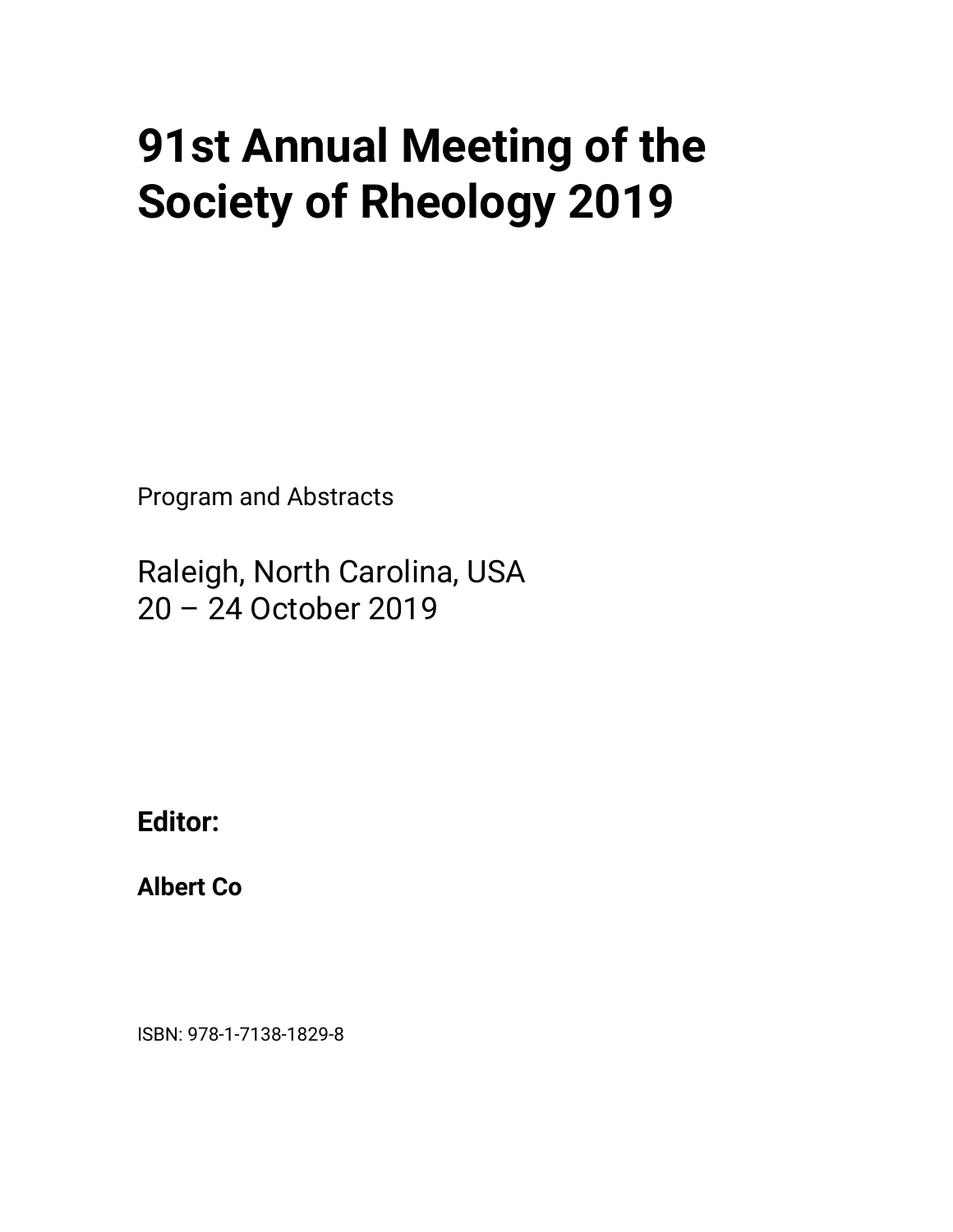**Printed from e-media with permission by:**

Curran Associates, Inc. 57 Morehouse Lane Red Hook, NY 12571



**Some format issues inherent in the e-media version may also appear in this print version.**

Copyright© (2019) by Society of Rheology All rights reserved.

Printed with permission by Curran Associates, Inc. (2020)

For permission requests, please contact Society of Rheology at the address below.

Society of Rheology Bldg. 226, Room B350 100 Bureau Dr. Stop 731.04 Gaithersburg, MD. 20899-8615

Phone: (301) 975-6016

www.rheology.org

## **Additional copies of this publication are available from:**

Curran Associates, Inc. 57 Morehouse Lane Red Hook, NY 12571 USA Phone: 845-758-0400 Fax: 845-758-2634 Email: curran@proceedings.com Web: www.proceedings.com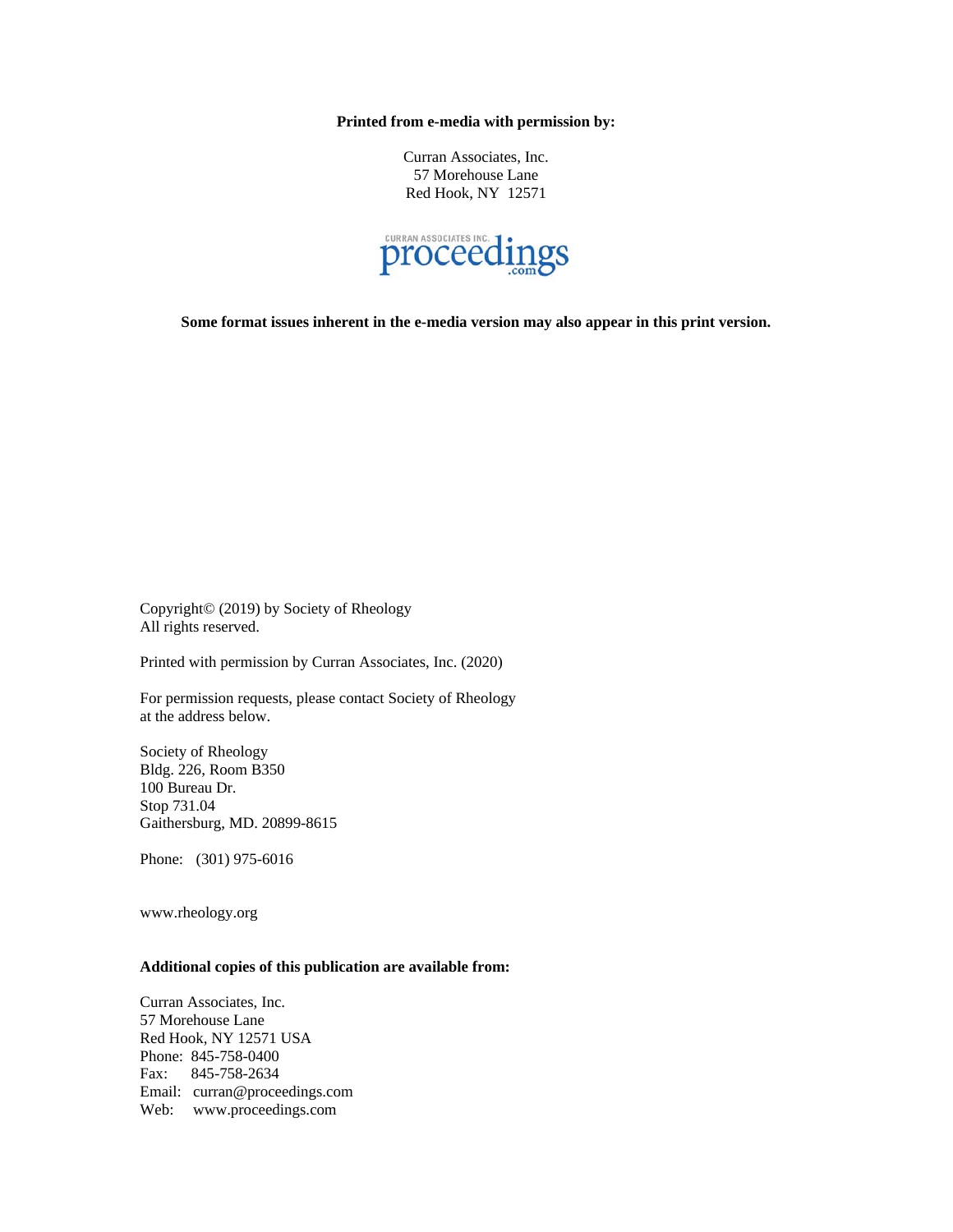## **Contents**